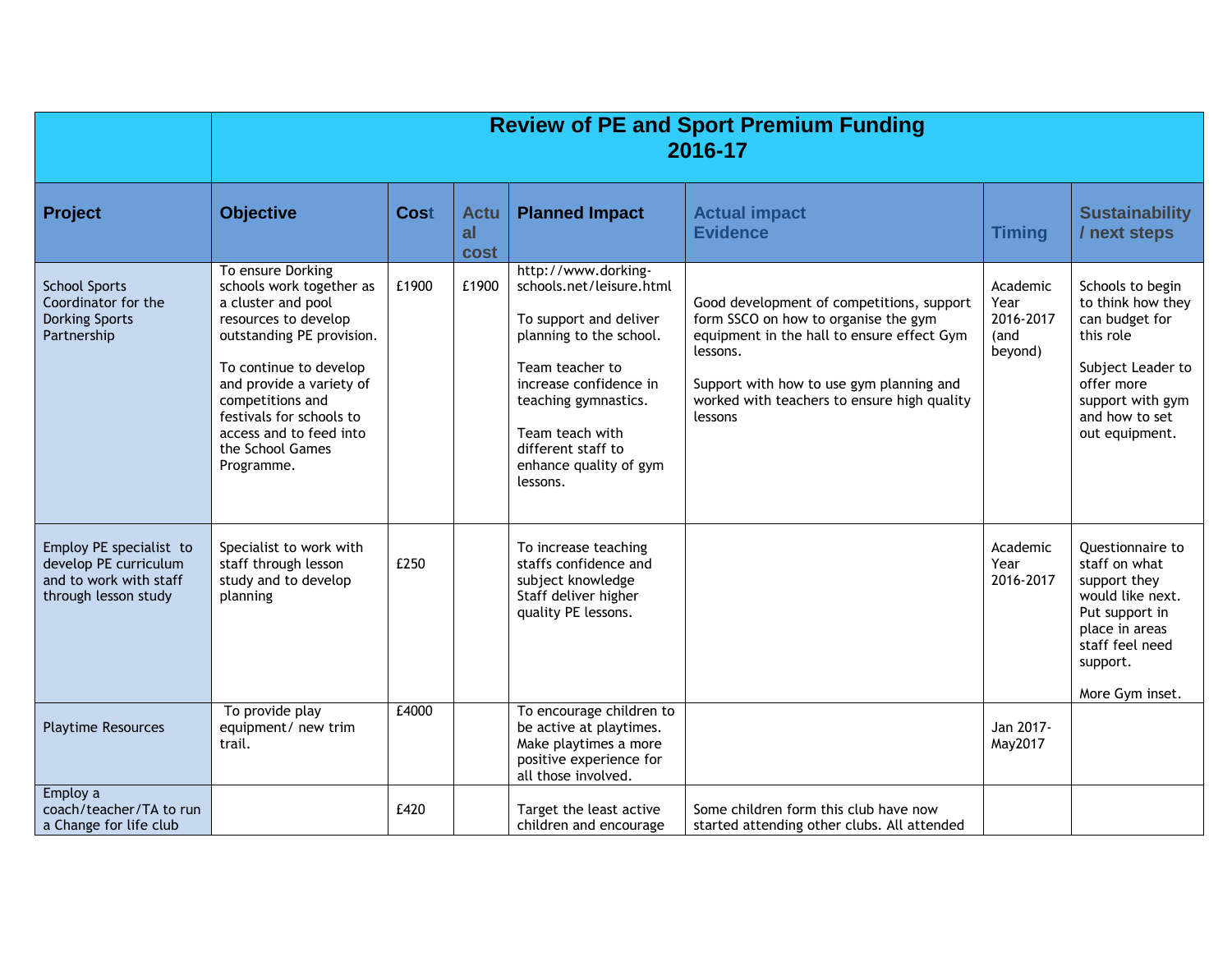|                                                            | To encourage children to<br>lead healthier and more                                               |                                                              | them to take part in<br>physical activity.                                                                                                                                     | regularly and the feedback from the<br>children is very positive.                                                                                                                                                                                                                                                                                                                                                                                                                                                                                                  | Academic<br>Year 2016-                                    |                                                                                                                                                                                                                                                                                                                                                  |
|------------------------------------------------------------|---------------------------------------------------------------------------------------------------|--------------------------------------------------------------|--------------------------------------------------------------------------------------------------------------------------------------------------------------------------------|--------------------------------------------------------------------------------------------------------------------------------------------------------------------------------------------------------------------------------------------------------------------------------------------------------------------------------------------------------------------------------------------------------------------------------------------------------------------------------------------------------------------------------------------------------------------|-----------------------------------------------------------|--------------------------------------------------------------------------------------------------------------------------------------------------------------------------------------------------------------------------------------------------------------------------------------------------------------------------------------------------|
|                                                            | active lifestyles                                                                                 |                                                              |                                                                                                                                                                                |                                                                                                                                                                                                                                                                                                                                                                                                                                                                                                                                                                    | 17                                                        |                                                                                                                                                                                                                                                                                                                                                  |
| Employment of coach to<br>run club for KS1.                | To provide additional<br>clubs for children to<br>extend the range of<br>activities for years 1-2 |                                                              | Increase number of<br>children year 1/2<br>children participating in<br>sports clubs.<br>Introduce new sports and<br>activities to encourage<br>more children to take<br>part. | Clubs running on both sites have been very<br>successful with 14 children attending the<br>club at Leigh and 21 at Brockham sites.                                                                                                                                                                                                                                                                                                                                                                                                                                 | Academic<br>Year<br>2016-2017                             |                                                                                                                                                                                                                                                                                                                                                  |
| Employment of coach to<br>run<br>Year 3/4 Multi-sport club | To provide additional<br>clubs for children to<br>extend the range of<br>activities for years 3-4 |                                                              | Increase number of<br>children Year 3/4<br>children participating in<br>sports clubs.<br>Introduce new sports and<br>activities to encourage<br>more children to take<br>part. | Coach was employed for half a term<br>although not as many attended as we would<br>have liked due to other commitments, those<br>who attended enjoyed this. As a result the<br>coach has now run his own clubs not funded<br>by us golf, and cricket during the summer<br>term which have been successful. 14<br>children signed up to cricket and 13<br>children for golf, with over half of the<br>children being those who had not attended<br>clubs before.                                                                                                    | Academic<br>Year<br>2016-2017<br>Sept 2016-<br>April 2017 | Sports coach to<br>offer clubs for<br>Lower kS2 Rugby<br>in the autumn<br>term Golf cricket<br>summer term                                                                                                                                                                                                                                       |
| <b>Year 5/6</b><br>sports leadership                       | 10 Year 6 children to<br>attend sports leadership<br>training on 21 <sup>st</sup> Nov             | Cost of<br>a<br>minibus<br>and<br>maybe<br>supply<br>teacher | The children to plan and<br>run intra-school<br>competitions for all<br>ages.                                                                                                  | We sent year 5 on the training so we could<br>have a sustainable sports crew going<br>forward.<br>They started by running lunchtime activities<br>for KS1 and this is proving very successful.<br>The sports crew themselves are enjoying<br>their role and feel that KS1 children and<br>themselves benefit in these ways:<br>"Helps progress their sports skills and learn<br>respect!"<br>"They are getting more sport and fitter"<br>"It helps us keep fit and the younger ones<br>keep fit."<br>"The children work as a team and for us to<br>work as a team" | <b>Nov 2016</b>                                           | At the beginning<br>of every school<br>year we will start<br>training up a new<br>group of year 5<br>who will then<br>work alongside<br>the existing sports<br>crew eventually<br>taking over<br>completely.<br>The sports crew<br>will run a<br>competition a<br>term for KS1<br>children.<br>Help with<br>planning a wider<br>variety of games |